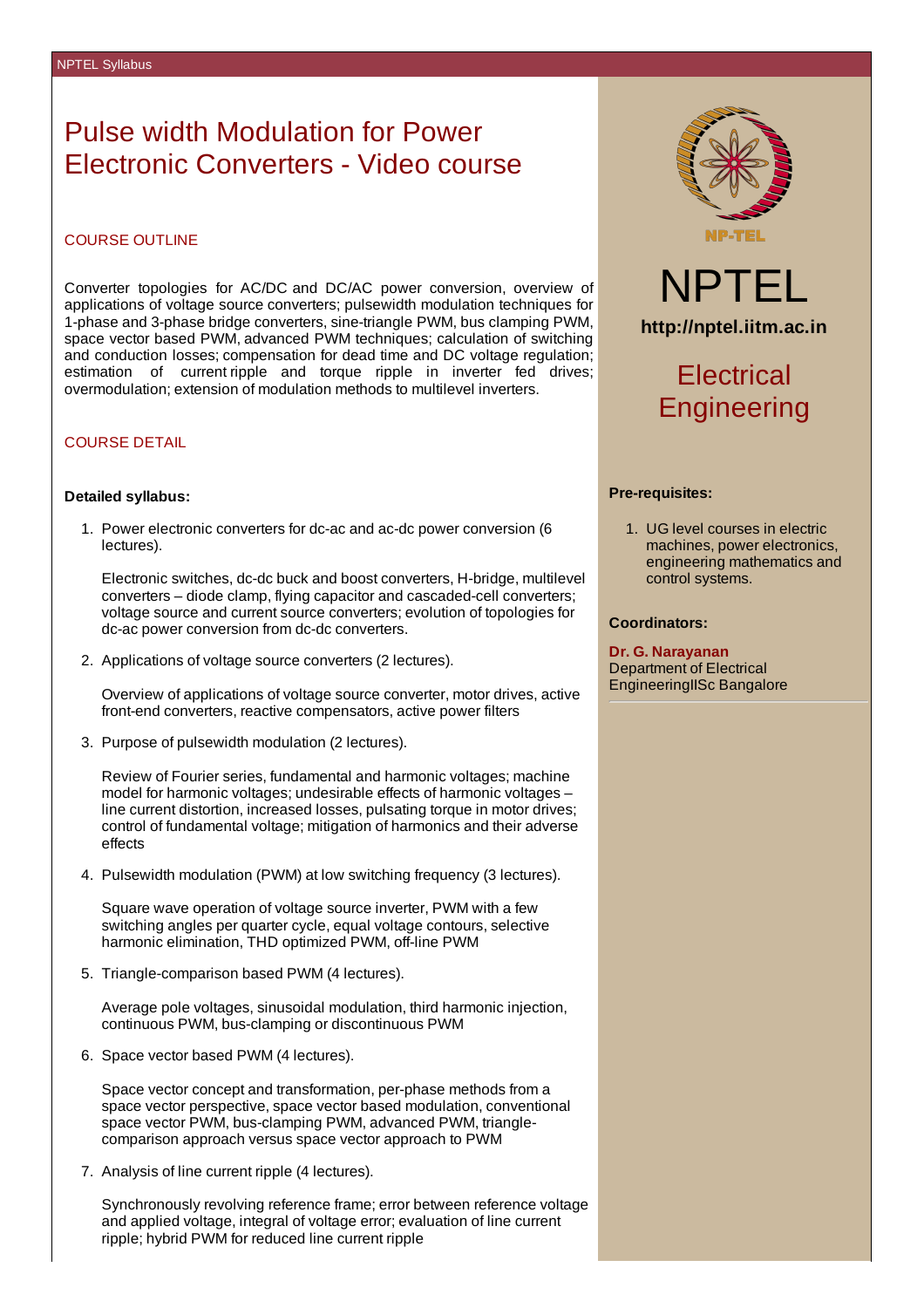8. Analysis of dc link current (2 lectures).

Relation between line-side currents and dc link current; dc link current and inverter state; rms dc current ripple over a carrier cycle; rms current rating of dc capacitors

9. Analysis of torque ripple (2 lectures).

Evaluation of harmonic torques and rms torque ripple, hybrid PWM for reduced torque ripple

10. Inverter loss (3 lectures).

Simplifying assumptions in evaluation of inverter loss, dependence of inverter loss on line power factor, influence of PWM techniques on switching loss, design of PWM for low inverter loss.

11. Effect of inverter dead-time effect (2 lectures).

Requirement of dead-time, effect of dead-time on line voltages, dependence on power factor and modulation method, compensation of dead-time effect.

12. Overmodulation (3 lectures).

Per-phase and space vector approaches to overmodulation, average voltages in a synchronously revolving *d-q* reference frame, low-frequency harmonic distortion

13. PWM for multilevel inverter (3 lectures).

Extensions of sine-triangle PWM to multilevel inverters, voltage space vectors, space vector based PWM, analysis of line current ripple and torque ripple

## **Lecture schedule – Pulsewidth Modulation for Power Electronic Converters**

|    | Overview of power electronic converters                                                           |  |  |
|----|---------------------------------------------------------------------------------------------------|--|--|
| 1. | Electronic switches.                                                                              |  |  |
| 2. | DC - DC converters.                                                                               |  |  |
| 3. | DC - AC voltage source inverter.                                                                  |  |  |
| 4. | Voltage source and current source inverters.                                                      |  |  |
| 5. | Multilevel inverter - diode clamped inverter.<br>Multilevel inverter - flying capacitor inverter. |  |  |
| 6. |                                                                                                   |  |  |
|    | Applications of voltage source converter                                                          |  |  |
| 7. | Applications of voltage source converter - I (motor drives, active<br>rectifiers).                |  |  |
| 8. | Applications of voltage source converter - II (reactive current and<br>harmonic compensation).    |  |  |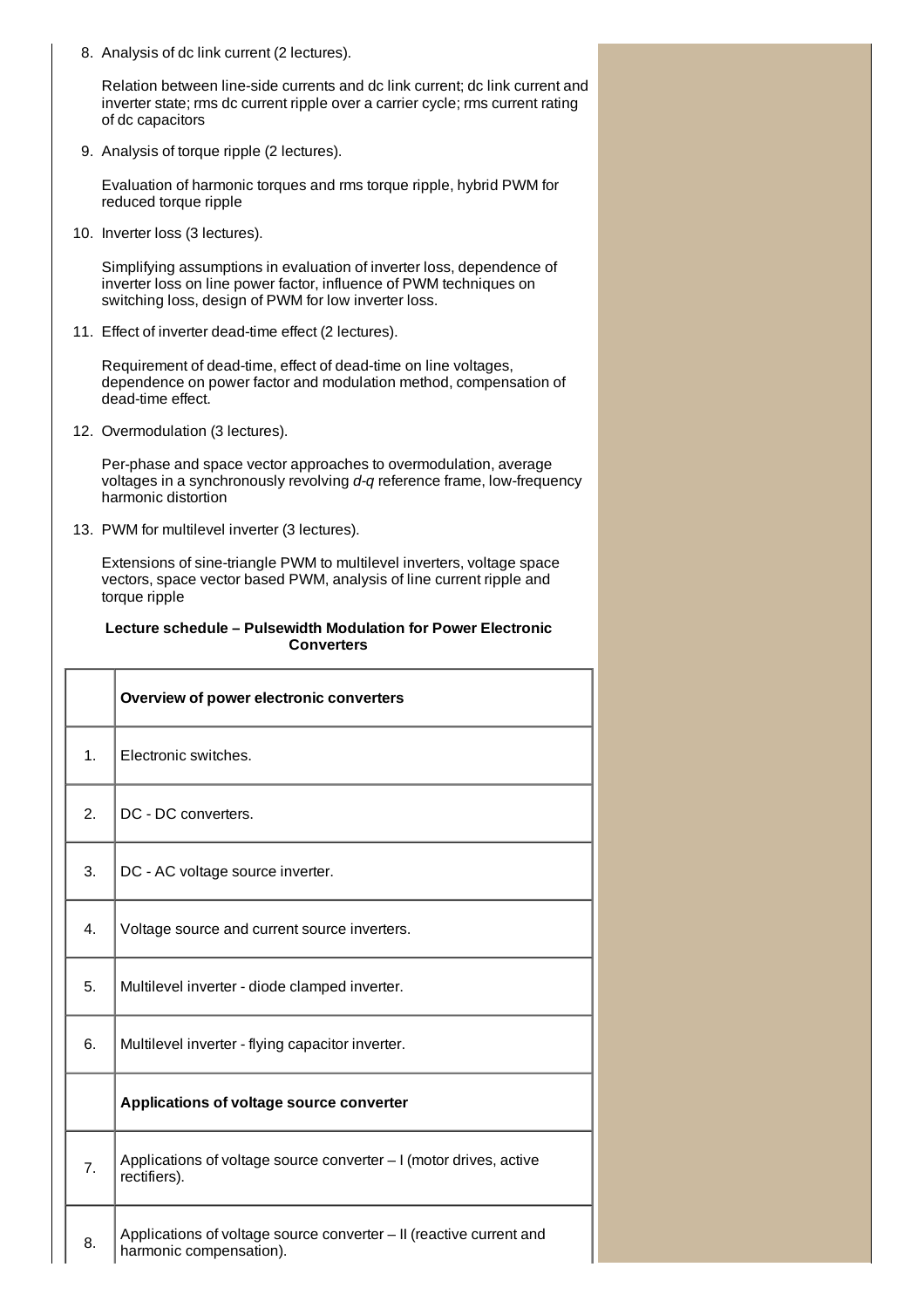|     | Purpose of pulsewidth modulation (PWM)                                                                    |  |  |
|-----|-----------------------------------------------------------------------------------------------------------|--|--|
| 9.  | Review of Fourier series.                                                                                 |  |  |
| 10. | Harmonic voltages and their undesirable effects.                                                          |  |  |
|     | Pulsewidth modulation at low switching frequency                                                          |  |  |
| 11. | Low switching frequency operation of a VSI-I (square wave<br>operation, one switching angle per quarter). |  |  |
| 12. | Low switching frequency operation of a VSI - II (Two switching angles<br>per quarter).                    |  |  |
| 13. | Selective harmonic elimination and THD optimized PWM.                                                     |  |  |
|     | <b>Triangle-comparison based PWM</b>                                                                      |  |  |
| 14. | Sine-triangle modulation.                                                                                 |  |  |
| 15. | Third harmonic injection PWM (THIPWM).                                                                    |  |  |
| 16. | Bus-clamping PWM - I.                                                                                     |  |  |
| 17. | Bus-clamping PWM - II.                                                                                    |  |  |
|     | <b>Space vector-based PWM</b>                                                                             |  |  |
| 18. | Concept of space vector.                                                                                  |  |  |
| 19. | Conventional space vector PWM and bus-clamping PWM.                                                       |  |  |
| 20. | A unified perspective of triangle-comparison and space vector based<br>PWM.                               |  |  |
| 21. | Advanced bus-clamping PWM.                                                                                |  |  |
|     | Analysis of line current ripple                                                                           |  |  |
| 22. | Transformation from stationary reference frame to synchronously<br>revolving dq reference frame.          |  |  |
| 23. | Volt-second balance and instantaneous error voltage.                                                      |  |  |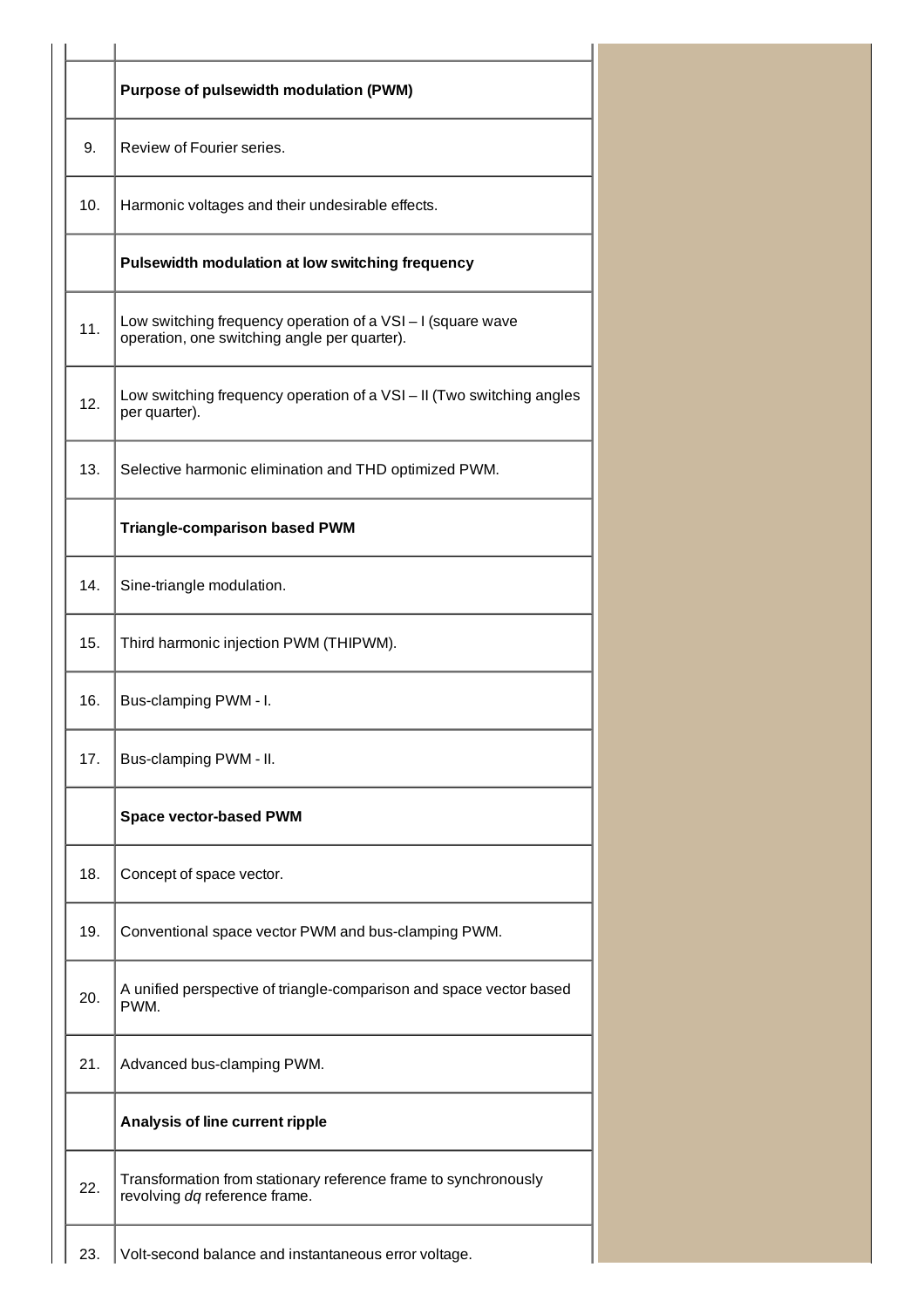| 24. | Calculation of RMS line current ripple.                             |
|-----|---------------------------------------------------------------------|
| 25. | Space vector-based hybrid PWM for reduced line current ripple.      |
|     | Analysis of dc link current                                         |
| 26. | Inverter state and dc link current.                                 |
| 27. | Average and RMS values of dc link current.                          |
|     | Analysis of torque ripple                                           |
| 28. | Calculation of harmonic torques and RMS torque ripple.              |
| 29. | Hybrid PWM techniques to reduce ripple torque.                      |
|     | <b>Inverter loss</b>                                                |
| 30. | Evaluation of conduction loss.                                      |
| 31. | Dependence of switching loss on power factor and modulation method. |
| 32. | PWM techniques for reduced switching loss.                          |
|     | <b>Effect of inverter dead-time</b>                                 |
| 33. | Effect of dead-time with continuous modulation.                     |
| 34. | Effect of dead-time with discontinuous or bus-clamping PWM.         |
|     | Overmodulation                                                      |
| 35. | Per-phase approach to overmodulation.                               |
| 36. | Space vector approach to overmodulation.                            |
| 37. | A perspective from the synchronously revolving d-q reference frame. |
|     | <b>PWM for multilevel inverters</b>                                 |
| 38. | Extension of sine-triangle modulation to three-level inverters.     |